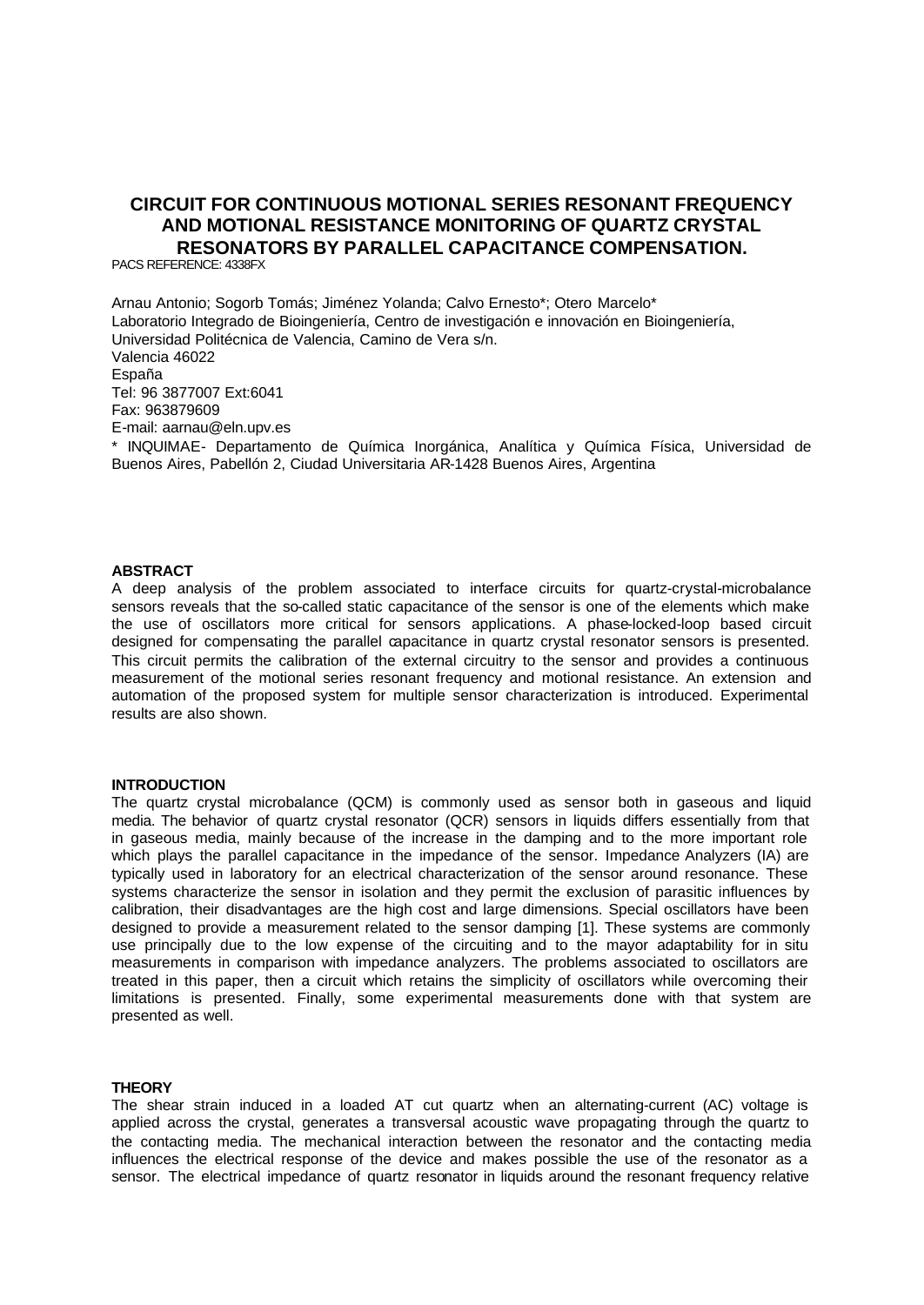to a given mode number can be approximated by an extended Butterworth-Van Dycke (EBVD) circuit model (Fig.1a). This circuit comprises a capacitance *Co*\* in parallel with a series branch (*Rm*, *Lm* and  $C_m$ ) that models the so-called motional impedance  $Z_m$  arising from electrically excited mechanical motion in the loaded quartz [2]. The capacitance *Co*\* includes both the crystal capacitance and the parasitic capacitance external to the sensor. From this model, the most important parameters to characterize the sensor response are: the motional resistance *Rm* and the motional series resonant frequency (MSRF)  $f_s = 1/(2\pi\sqrt{L_mC_m})$ .



**Fig. 1.- (a) Equivalent circuit of a loaded quartz-crystal-resonator. (b) Circuit for simulating a quartz resonator sensor**

### **PROBLEM ASSOCIATED TO OSCILLATORS FOR HEAVY LOADED QUARTZ-RESONATORS**

A sensor-controlled oscillator tracks the frequency for a certain sensor impedance phase. When the resonator properties are altered due to loading effects, the phase of the resonator changes and the frequency shifts to produce a sensor phase that fits the oscillation condition. The MSRF only depends on *Lm* and *Cm* components of the motional branch, but the phase of the complete resonator also depends on the specific values of the motional resistance *Rm* and on the parallel capacitance *Co*\*, in this way changes in these parameters produce erroneous changes in the oscillating frequency. These erroneous changes would not take place if the parallel capacitance was precisely compensated and the phase of the sensor for oscillating condition was 0º. Fig.2b represents the phase of the sensor admittance (*Y=jwCo\*+1/Zm*) versus the frequency for a 10MHz AT cut QCR loaded with different media. It is considered that the quartz is one-face in contact with the polymer YO2 with viscoelastic properties *G1'=2.1´10<sup>5</sup> Pa* and *G1''=2.1´10<sup>6</sup> Pa*. Several thicknesses of the first layer, *h1*, were considered. The medium contacting the first layer is air. Fig.2a shows in the x-axis the relative frequency errors between oscillating frequency shifts,  $\Delta f^{\rho}$ , and MSRF shifts,  $\Delta f_{MSRF}$ , for each medium, and for different values of the admittance phase. These frequency shifts are relative to the MSRF in the unperturbed state, which can be considered independent on the sensor phase. These relative errors are mathematically expressed as follows:

$$
_{\Delta f}(\%)=\left|\frac{\Delta f^{j}-\Delta f_{MSRF}}{\Delta f_{MSRF}}\right|\times100=\left|\frac{f^{j}_{osc}-f_{MSRF}}{f_{MSRF}-f_{\nu}}\right|\times100
$$

Where  $\vec{r}_{\rm OSC}$  is the oscillating frequency determined by a certain phase of the sensor,  $f_{\rm v}$ , is the MSRF of the sensor in the unperturbed state and *fMSRF* is the MSRF of the loaded sensor. From this graph can be extracted that when an oscillator is used to monitor frequency shifts of quartz sensors only subject to inertial loads, the frequency shifts monitored are practically independent of the working phase of the sensor in the oscillator. However, when the quality factor changes during experiment the frequency shifts monitored are strongly dependent of the working phase of the sensor in the oscillator. This is illustrated in Fig.2a for two cases, working phases of  $0^{\circ}$  and -40°, corresponding to typical oscillator designs.

As can be observed, the sensor is able to provide the oscillating phase condition of -40° for all loads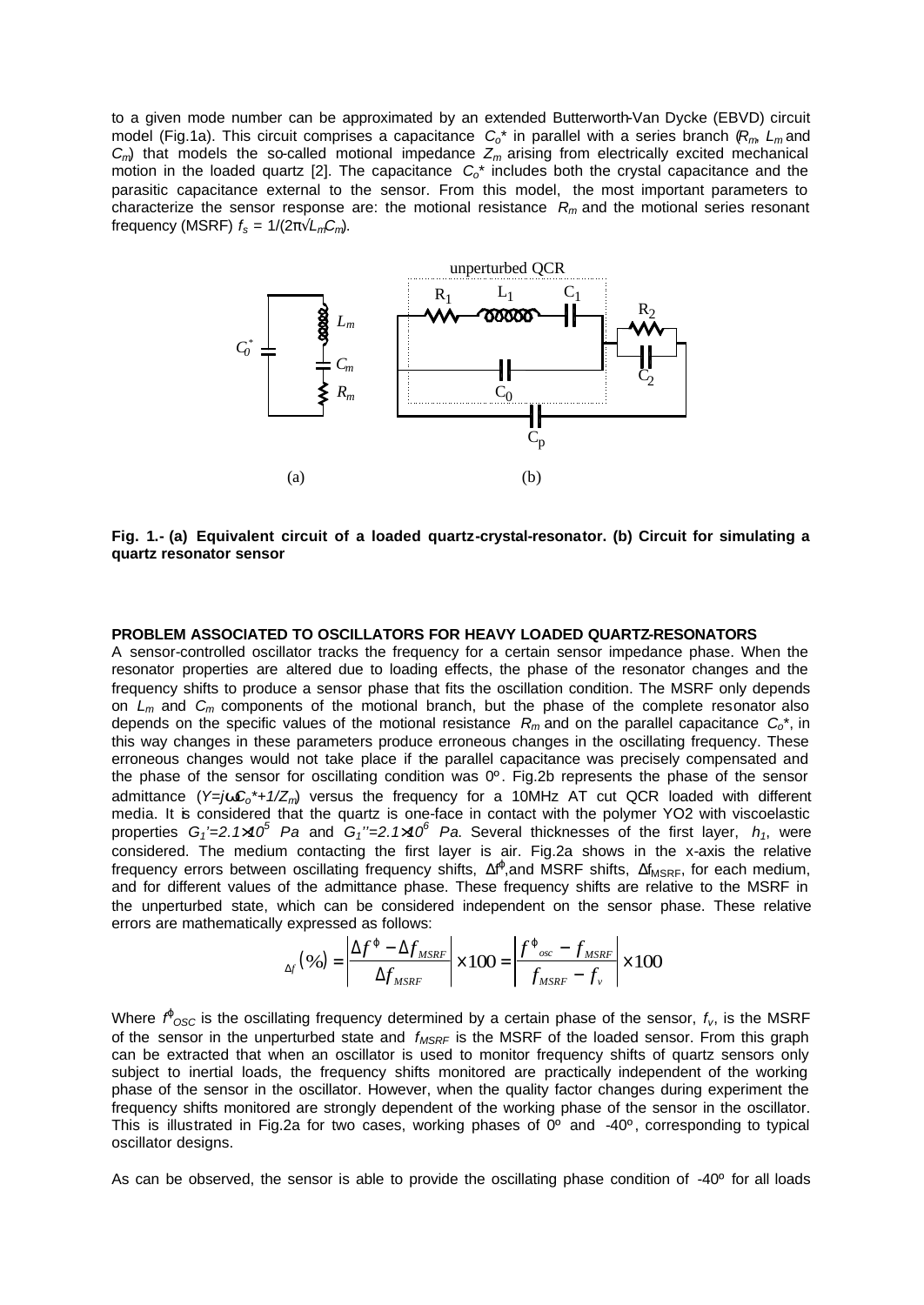and the relative error is ranged between 10% and 25% depending on the load. However, it can be observed that for an oscillating phase condition of  $0^\circ$ , the relative frequency error increases while increasing the load damping, and a maximum error around 43% is reached for  $h_1 = 0.8 \mu m$ . A further increase in the damping of the load makes the sensor unable to provide an oscillating phase condition of 0º and the oscillation ceases.



**Fig. 2.- Diagram for illustrating the problem associated to oscillators as interface circuits for loaded QCRs. a) Relative frequency error between oscillating frequency shifts and MSRF shifts vs the phase of the sensor. b) Phase of the loaded QCR vs frequency.**

After the described analysis, an electronic driver for quartz sensor applications should fulfill the following requirements:

- The electronic driver should operate like an oscillator providing analog signals closely related to the MSRF and motional resistance. However, an improvement in the accuracy in determining these parameters must be achieved in comparison to currently used oscillators.
- The sensor should be monitored in isolation. Then, the circuit must provide a mean for making a calibration of the external circuit to the sensor so that a continuous operation of the QCR at the MSRF can be assured.
- The parallel capacitance including possible stray capacitances in parallel must be eliminated or compensated by the system. Then, a mean for a precise determination of the parallel capacitance compensation must be provided by the system. It is also advisable that one of the quartz electrodes is grounded in order to minimize parasitic effects and to enable a proper sensor operation for electrochemical or biological applications.
- A possible extension of the circuit for multiple sensor characterization should be considered as well.

The authors have designed a new interface circuit for quartz sensor applications which fulfills the former requirements.

## **SYSTEM DESIGN**

The proposed system shown in Fig.3 is based on a phase-locked-loop (PLL) configuration built around the zero-pass detectors *IC1*, *IC2*, the phase-frequency-detector (PFD), the low-pass filters (LPFs), the differential amplifier (DA1) and the active integrator filter (IF) connected to the input of a sinusoidal voltage-controlled crystal oscillator (VCXO) for closing the loop. This PLL circuit is calibrated for a lock-in condition that makes the phases of the signals at points A and B equal [3]. The parallel capacitance compensation is accomplished around the operational amplifier (OPA) *A1* which develops a voltage  $u_A = [1 + R_v / Z_m + jwC_r R_v]$   $u_i$ , where  $Z_m$  is the motional impedance associated to the motional branch and *C<sup>r</sup>* = *Co*\*-*Cv* is the residual uncompensated parallel capacitance, which is zero when  $C_v = C_0^*$ . In this situation, the voltage signal  $u_A$  only depends on  $Z_m$  and will be in phase with the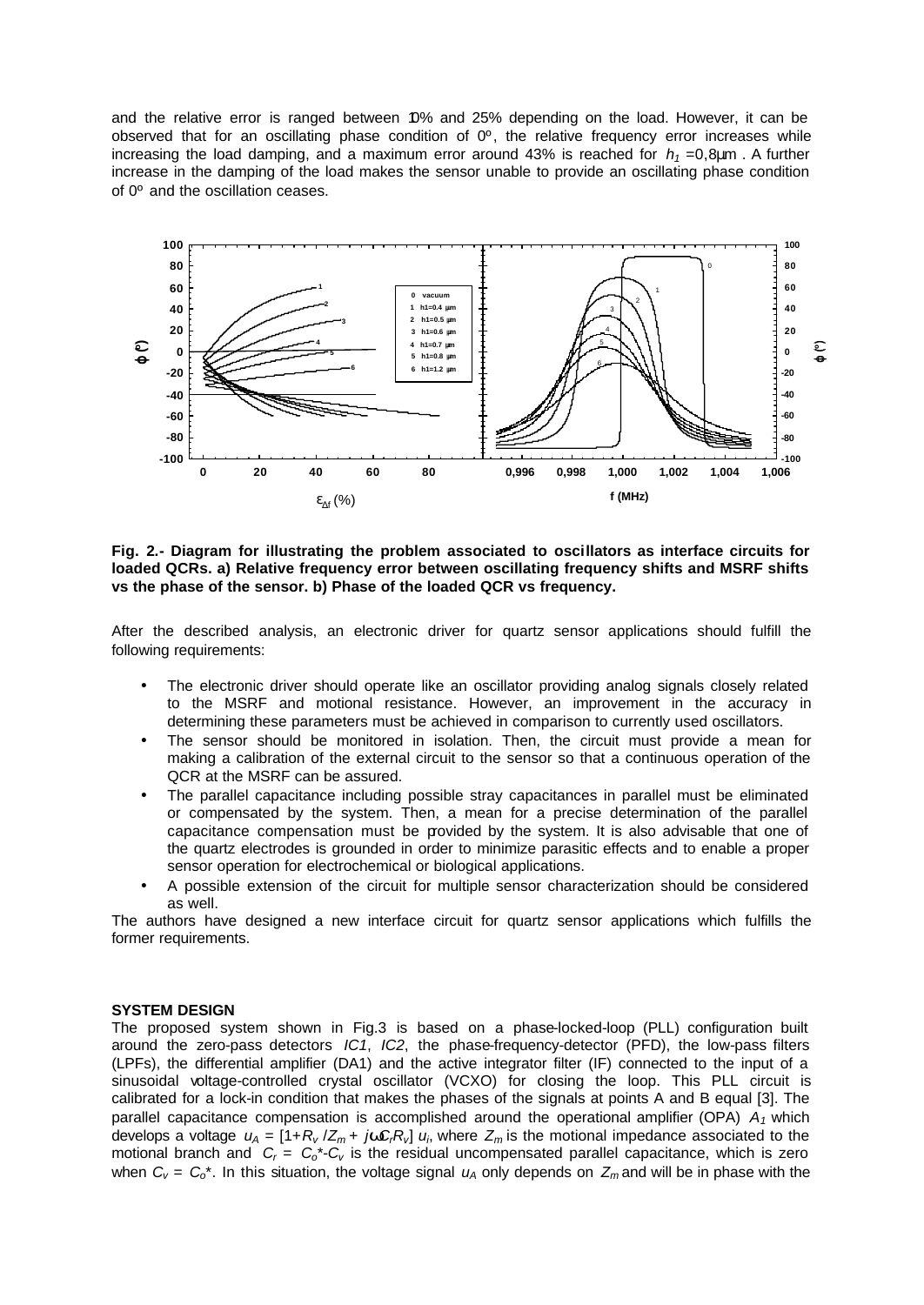voltage signal  $u_B = u_i$  at the MSRF, which will be continuously tracked by the system. The cancellation of the capacitance *Co*\* can be accurately performed at a frequency double of the fundamental resonant frequency, where only static capacitive behavior of the sensor is expected. At this frequency the variable capacitor *Cv* is adjusted in such a way that the voltage *uj* reaches the same value as in the lock-in condition. This indicates that the parallel capacitance *Co*\* has been compensated. At MSRF *Z<sup>m</sup>* = *Rm* and *u<sup>A</sup>* /*u<sup>B</sup>* =1+*R<sup>v</sup>* /*Rm*. The circuit built around the logarithmic amplifiers *L1*, *L2* and the differential amplifier *DA2*, provides an output voltage *uRm*=α+βlog(*u<sup>A</sup>* /*uB*), where α and β are constants to be determined in a characterization procedure. Combining the former expressions, the voltage *uRm* permits a continuous motional resistance monitoring.

## **EXPERIMENTAL RESULTS**

The system was calibrated and characterized by connecting ten different selected resistances, covering a range from 100 Ω to 5000 Ω, in place of the sensor. Values of  $\alpha$  =-228.8mV and β=3420mV were obtained were obtained which minimized the sum of squared relative errors between the values of *Rm* obtained from the voltages *uRm* and the corresponding resistance values measured with an ohm-meter. In order to evaluate the reliability of the proposed system, we used the circuit shown in Fig.1b to simulate the loaded sensor. In this circuit, a series branch comprising a 10MHz unperturbed quartz resonator (modeled with  $C_0$ ,  $R_1$ ,  $L_1$  and  $C_1$ ) and a resistor  $R_2$ , is connected to a parallel capacitor *Cp*. The components used in this circuit were separately measured with an impedance analyzer carefully calibrated and their values were:  $C_0 = 8.52$  pF,  $R_1 = 6.86$  Ω,  $L_1 = 11.331$ mH, *C<sup>1</sup>* = 22.3682 fF, *Cp* = 5.82 pF, *R2* = 100, 270, 510, 780, 1000, 1176, 1500, 2200, 3900 and 4700  $\Omega$ . A parasitic capacitance  $C_2 = 0.209$  pF was measured as well. The proposed system was used to compensate the parallel capacitance  $C_p$ , to monitor the motional resistance  $R_1 + R_2$  and to monitor the phase-zero frequency of the series branch of the circuit, which should be close to the MSRF of the unperturbed QCR,  $f_s = 1/(2\pi\sqrt{L_1C_1})$ .

An impedance analyzer was also used to extract the magnitude of the conductance peak of the simulated sensor (1/( *R1+R2*)) and the corresponding frequency (MSRF). Monitored frequencies from the proposed system and from the impedance analyzer are plotted in Fig.3 (upper panel) versus *R2*. The equivalent motional resistances of the simulated sensor monitored with the proposed system and those provided by the impedance analyzer are shown in Fig.3 (lower panel) versus *R2*. The expected resistances calculated as  $R_1 + R_2$  have been also included for comparison. As can be observed the frequencies and motional resistance values monitored with the proposed system fit reasonably well to those obtained from the impedance analyzer. An error smaller than 3% was computed for all the resistances. A greater deviation from the expected resonant frequency of the unperturbed QCR is observed for higher resistance values. This deviation is not due to an uncompensated capacitance *C<sup>r</sup>* , since the same tendency is observed in the maximum conductance frequency which does not depend on the parallel capacitance *Cp*. Therefore, this deviation is produced by the parasitic capacitance *C2*, which will not appear in a real sensor.

Calibration and parallel capacitance compensation procedures can be automated for improving the system which can be easily extended to multi-sensor applications.

### Preliminary Measurement

An AT-cut 10 MHz quartz crystal was used as QCM sensor. The quartz crystals were mounted by concentric o-ring seal into a flow-through cell to provide contact with only one side of the quartz crystal to the liquid. The flow-through cell was Teflon-made with owner design.

The QCM sensor was connected to the impedance analyzer HP4292A. The magnitude of the conductance and the susceptance were monitored and the resonance frequency was measured. A personal computer was used for the collection of the data via IEEE-488 interface. The data acquisition program was written in Visual Basic. Time between measurements was two seconds.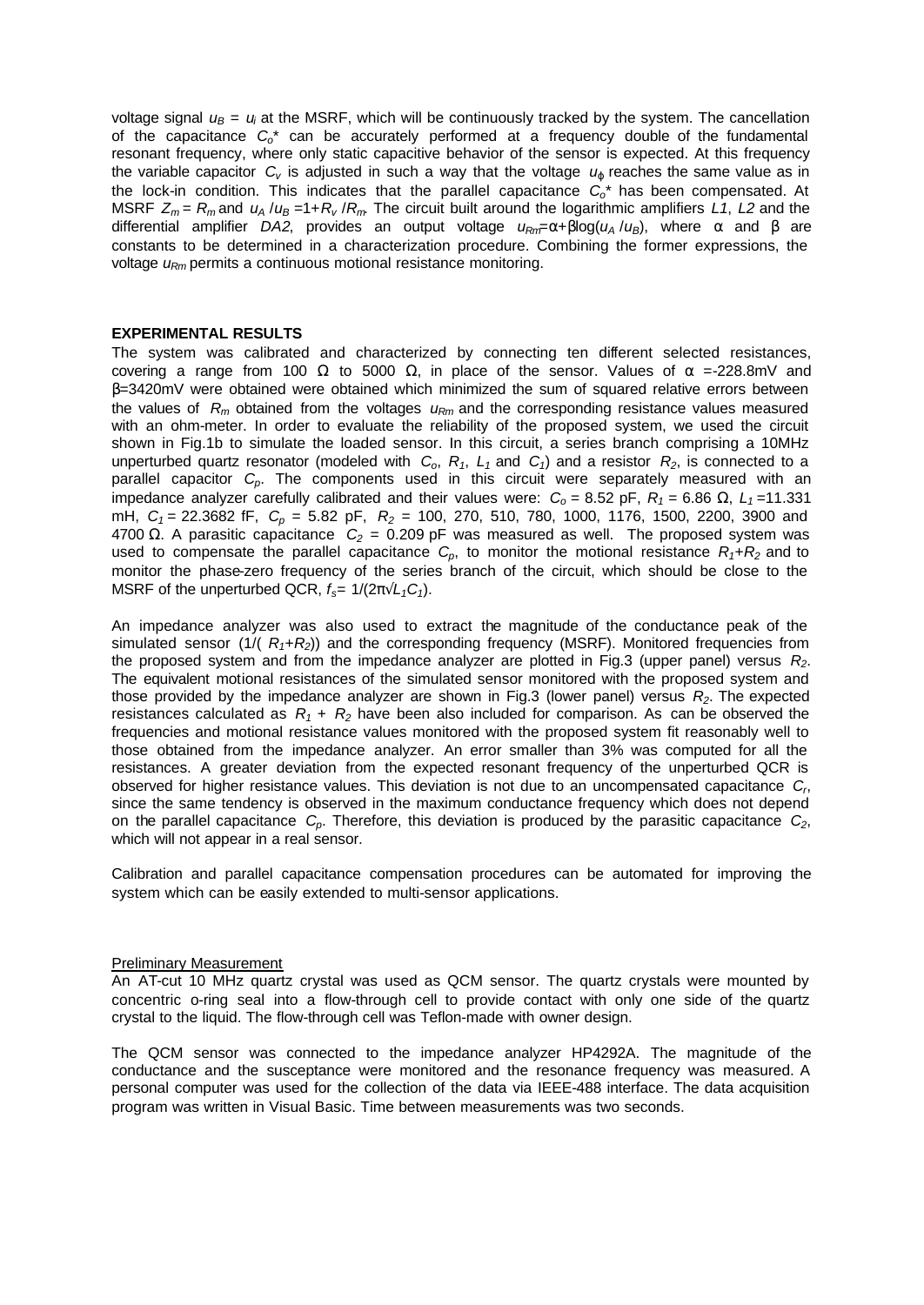

- **Fig. 3.- Experimental results obtained with the system and with the impedance analyzer maximum conductance frequency monitored with the impedance analyzer. frequency monitored with the proposed circuit.**  $R_1 + R_2$ **resistance monitored with the proposed system**
- **Í equivalent motional resistance monitored with the impedance analyzer.**

The quartz crystal electrode surface was prepared for thiolation with cistamine during one hour, rinsing with buffer phosphate (PBS) 10 mM with pH 7.2-7.5 0.135 M of NaCl.

The flow-through cell was connected to pump system and was applied the conjugate OVA-CNA 500nM in PBS buffer during an hour until the resonance frequency of the QCM sensor was stabilized. It is shown in Fig.4. Rinsing again with PBS and was applied BSA for covering up any hole between conjugate. The BSA 0.1% solution in PBS was applied until the resonance frequency of QCM sensor was stabilized. Rinsing again with PBS and the QCM sensor was ready for experimental immunoassay.

The antibody LIB-CNH36 solution 200nM was supplied by a modified injection valve at specific flow rate. The resonance frequency as a time function was shown in Fig.5.

# **CONCLUSION**

The practical experiments made for system evaluation show good agreement with IA measurements with IA measurements which makes this system ver useful for sensor application as it has been shown in preliminary experiments where the application of IA is cumbersome. At the same time the system design ha the great adaptability of typical oscillators while overcoming their inaccuracy in resistance and frequency determination.